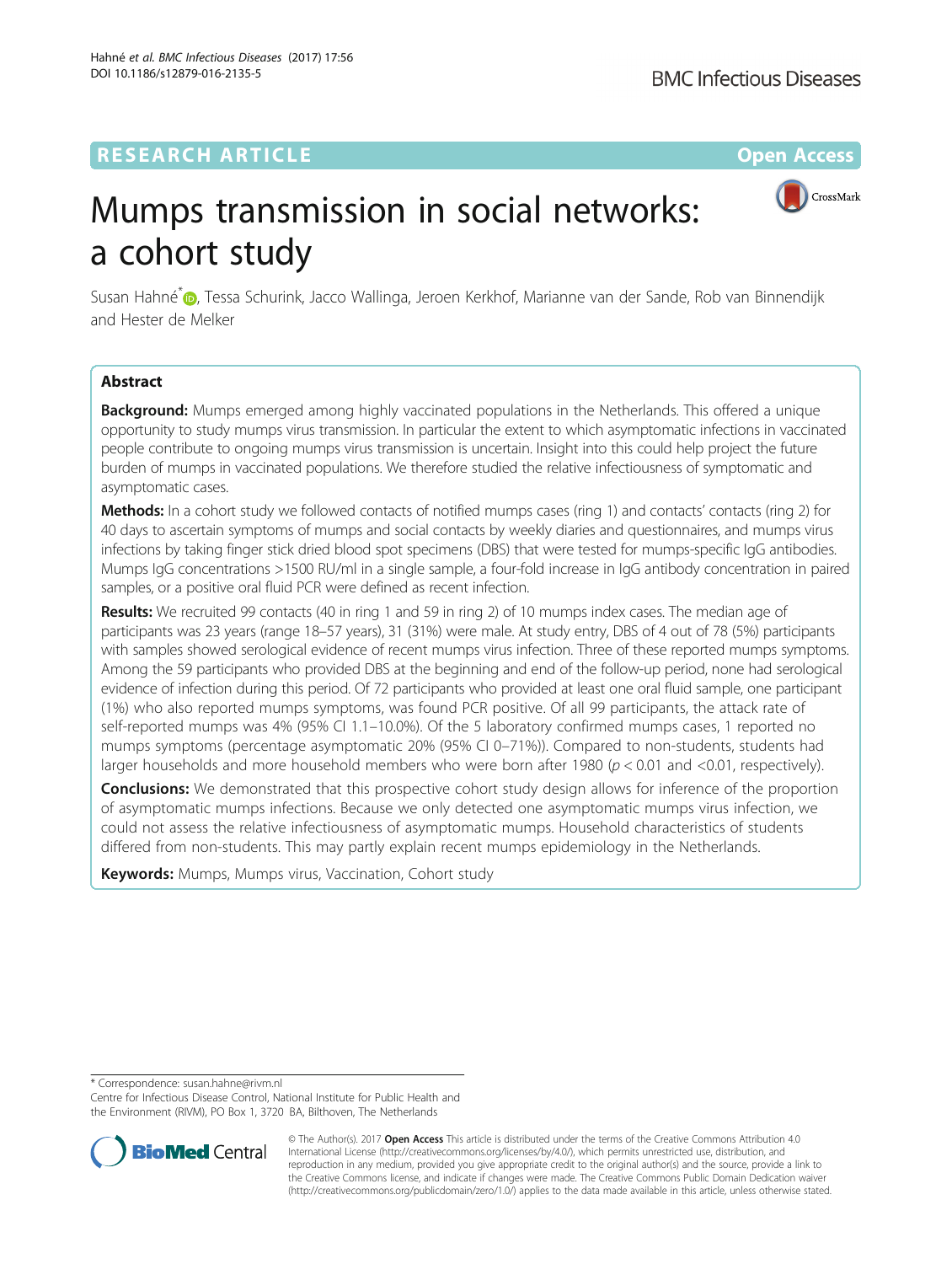## Background

Mumps virus infection can result in symptomatic or asymptomatic infection. Symptoms of mumps include fever, swelling and tenderness of salivary glands, usually the parotid gland [\[1](#page-4-0)]. Mumps virus infection can result in complications such as orchitis, meningitis, pancreatitis, and deafness. These complications can also occur in vaccinated individuals. Importantly, the risk of mumps complications is lower among vaccinated compared to unvaccinated cases of mumps [[2](#page-4-0)–[4\]](#page-4-0). A recent study in the Netherlands among a student population with very high mumps vaccine coverage found that twothirds of individuals with recent mumps virus infection did not report mumps specific symptoms [[5\]](#page-4-0). Mumps virus is transmitted through respiratory droplets. The median incubation period is 19 days (range 15–24 days), with a serial interval of around 20 days [\[6](#page-5-0)]. Mumps virus can be isolated from 7 days before to 9 days after onset of symptoms [\[1](#page-4-0)]. Vaccination for mumps was introduced in many industrialized countries including the Netherlands during the 1980s. This resulted in a fast decline in the incidence of the disease [\[1](#page-4-0)]. However, since the beginning of the 21st century the incidence of mumps has increased in many industrialised countries, including the Netherlands [[3\]](#page-4-0). Mumps has been a notifiable disease in the Netherlands since 1976, except for the period 1999 to 2008. During the latter period, surveillance of mumps was based on laboratory surveillance and the reporting of outbreaks in institutions or schools.

The increase in The Netherlands started in 2004, when a mumps outbreak was reported among students of an international school [[7\]](#page-5-0). Between 2007 and 2009, increased mumps circulation was observed among religious groups with low vaccination coverage [[8\]](#page-5-0). Between 2009 and 2012, a countrywide epidemic occurred mainly among university students and their contacts [[3](#page-4-0)]. This epidemic had clear seasonality, with peaks in spring and autumn. Between September 2009 and August 2012, 1557 cases were notified, two-thirds of whom were aged 18 to 25 years. The majority of cases (68%) occurred in twice MMR vaccinated individuals. The most frequently reported complication was orchitis. Vaccinated cases had a nearly 75% reduced risk of this complication compared to unvaccinated cases. An outbreak investigation suggested that attending a student party, being unvaccinated and living with many other students were important risk factors [[9\]](#page-5-0).

A national mumps outbreak management meeting in January 2010 considering the outbreak among vaccinated students concluded there was insufficient evidence to recommend a booster dose of mumps vaccination for the at risk population. Key research priorities identified were: (1) the consequences of mumps virus infection for fertility in male patients with orchitis; (2) the knowledge, attitude and practice of students regarding mumps and mumps vaccination; and (3) the role of asymptomatically mumps virus infected individuals in the dynamics of the epidemic. In this paper we report a study that addressed the third question. Estimating key parameters regarding the proportion of cases that are asymptomatic and their role in spreading mumps virus is needed to understand the outbreak patterns observed to inform projections regarding the future incidence of mumps in The Netherlands and elsewhere. We aimed to study the proportion of mumps virus infections that are asymptomatic and their infectiousness by following cohorts of individuals who are part of a social network around index cases with mumps and therefore at a high risk of mumps infection.

## Methods

Mumps is a notifiable disease in the Netherlands. Notification criteria for mumps include >1 related symptom (i.e., acute onset of painful swelling of the parotid or other salivary glands, orchitis, or meningitis) and laboratory confirmation of infection or an epidemiologic link to a laboratory-confirmed case. We studied mumps virus transmission by a case-contact design, in which contacts of notified mumps cases (ring 1) and their contacts (ring 2) were prospectively followed for 40 days from the date of the start of the study (i.e. the date the first sample was taken) to ascertain symptoms of mumps and contacts by weekly diaries and questionnaires. Mumps was described in the questionnaire as 'an acute painful swelling of one or both cheeks due to an inflammation of one or more of the salivary glands'). Mumps virus infections were ascertained by sampling specimens for laboratory confirmation of mumps virus infection. The study set up allows for inferring the proportion of mumps infections in ring 1 and 2 that remain asymptomatic. If the number of both symptomatic and asymptomatic infections in ring 1 is sufficiently high, it would allow for inferring the relative infectiousness of asymptomatic cases by contrasting the infection attack rates among contacts of asymptomatic and symptomatic cases, respectively.

Mumps index cases were recruited by Municipal Health Services (MHS), who receive notifications of mumps from clinicians and laboratories. Index cases of mumps with an active social network were asked by the MHS whether they wanted to provide name and contact details of a maximum of 10 contacts who could be invited to participate in the study (respondent driven sampling); these individuals were considered the first ring around an index mumps patient. There were no requirements in terms of having had actual contact. Upon consenting, the contacts in ring 1 were asked to recruit an additional maximum of 10 individuals by spreading a flyer with information about the study ('ring 2'). This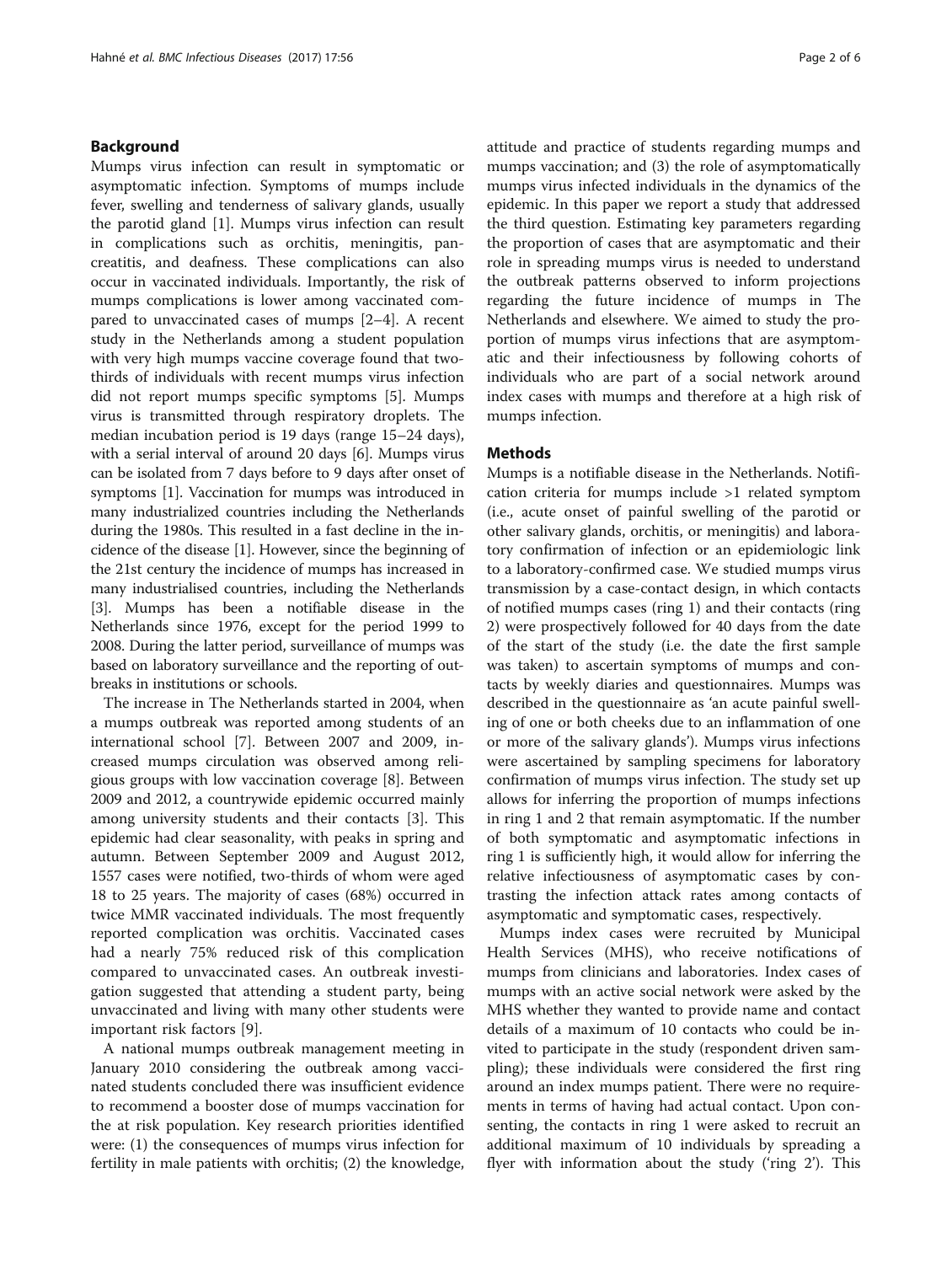way we established networks of people around a mumps case, in which mumps virus transmission could occur. Index cases were not included as participants. Contacts (ring 1 and ring 2) were eligible for participation if they were ≥16 years of age and did not report mumps in the past. We aimed to include the first ring contacts within 10 days of the first symptoms of mumps disease of the index case.

## Study procedures

Upon entering into the study, participants in ring 1 and 2 were asked to fill in an online questionnaire and an informed consent form, and to submit a dried blood spot specimen (DBS) for mumps specific serology. The DBS was finger stick blood collected by self-sampling by the participants. The questionnaire collected information on vaccination status, composition of the household, history of mumps, education and membership of a (student) association. Participants were further asked to take oral fluid samples for 21 consecutive days upon entry in the study, to allow detection of mumps viral RNA by RT-PCR. In addition, participants were asked to complete a weekly on-line contact-diary, for a period of 3 weeks, starting from the moment of inclusion into the study. This diary collected the following information: whether or not there had been contact with any of the participants in ring 1 and 2 of the index case in the preceding week (a list with all the names was provided); whether there was contact with a person ill with mumps that week; attendance at social events with  $\geq 5$  participants and if yes, in what setting; and whether there was occurrence of disease symptoms that week (parotitis, orchitis, respiratory infection, fever).

At the end of the follow-up period (day 40 counted from the day of the first sample), participants were asked to submit a second and last DBS and to fill in a second online questionnaire on the occurrence of mumps symptoms in the previous month. When a mobile telephone number was provided, participants were reminded by text messaging to their mobile phone of the study procedures. Upon completion of the study (defined as having filled in the questionnaires, two DBS, and at least 75% of the oral fluid and diary days), participants received a gift voucher of  $E20$ . During the study, this incentive was increased to €50.

## Sample size calculation

Assuming a 10% attack rate (AR) among contacts of asymptomatic cases and 50% among contacts of symptomatic cases, we aimed to recruit 20 index cases, who would provide 120 primary contacts (assuming 60% participation rate; i.e. 20 x 6 contacts) and 480 unique secondary contacts (assuming 60% participation rate and taking 33% overlap among primary and secondary

contacts into account). Thus, per index case we aimed for 30 contacts (6 in ring 1 and 24 in ring 2).

## Analyses

We calculated the AR of self-reported mumps in the entire study population and among participants who reported to have been in contact with a mumps case. Contact with a mumps case was defined as being a participant in ring 1, reporting to have been in contact with a mumps case, and being a contact of cases identified during the follow-up period. Among participants, we compared social contact patterns of students with those of non-students.

## Microbiological testing

IgG antibody concentrations for mumps in a DBS were tested with fluorescent bead-based multiplex immunoassay (MIA) using Luminex technology [[10\]](#page-5-0). Antibody concentrations were expressed in RIVM units per milliliter (RU/ml), previously standardized [[5\]](#page-4-0). In oral fluid samples, the presence of mumps virus RNA (F-gene) was detected by using a realtime Taqman PCR as previously described [\[11](#page-5-0)]. Recent mumps virus infection was defined as a positive PCR for at least one oral fluid sample, a fourfold increase in mumps specific IgG antibody concentration in paired DBS and/or a mumps specific IgG antibody concentration ≥1500 RU/ml in a single serum sample [[5\]](#page-4-0).

The study was approved by the medical ethical committee 'Noord Holland' [\(http://www.metc.nl/](http://www.metc.nl/)), protocol number M011-044.

## Results

Between mid-November 2011 and mid-April 2012, 55 index cases of mumps notified to municipal health services (18% of all notified cases ( $n = 305$ ) in this period) were asked to invite contacts to participate in the study. Of these 55, a contact network could be established for 10 index cases (18%). Nine of the index cases were laboratory confirmed, one was notified based on a clinical picture of mumps and an epidemiological link to a laboratory confirmed case. The 10 networks were situated in five student cities/locations: Nijmegen (3), Groningen (3), Amersfoort (1), Maastricht (1), Nyenrode (1) and Wageningen (1) (Table [1](#page-3-0)). These networks included 40 participants in ring 1 (range of the number of participants in ring by index case: 1–8 persons) and 59 participants in ring 2 (range: 2–11 persons). None of the participants was present in both ring 1 and 2. The total number of participants was 99. The median age of participants was 23 years (range 18–57 years), 31 (31%) were male. Of 95 participants of whom information was known, 79 (83%) indicated that they participated in the national immunisation programme. Seventy-four (78%)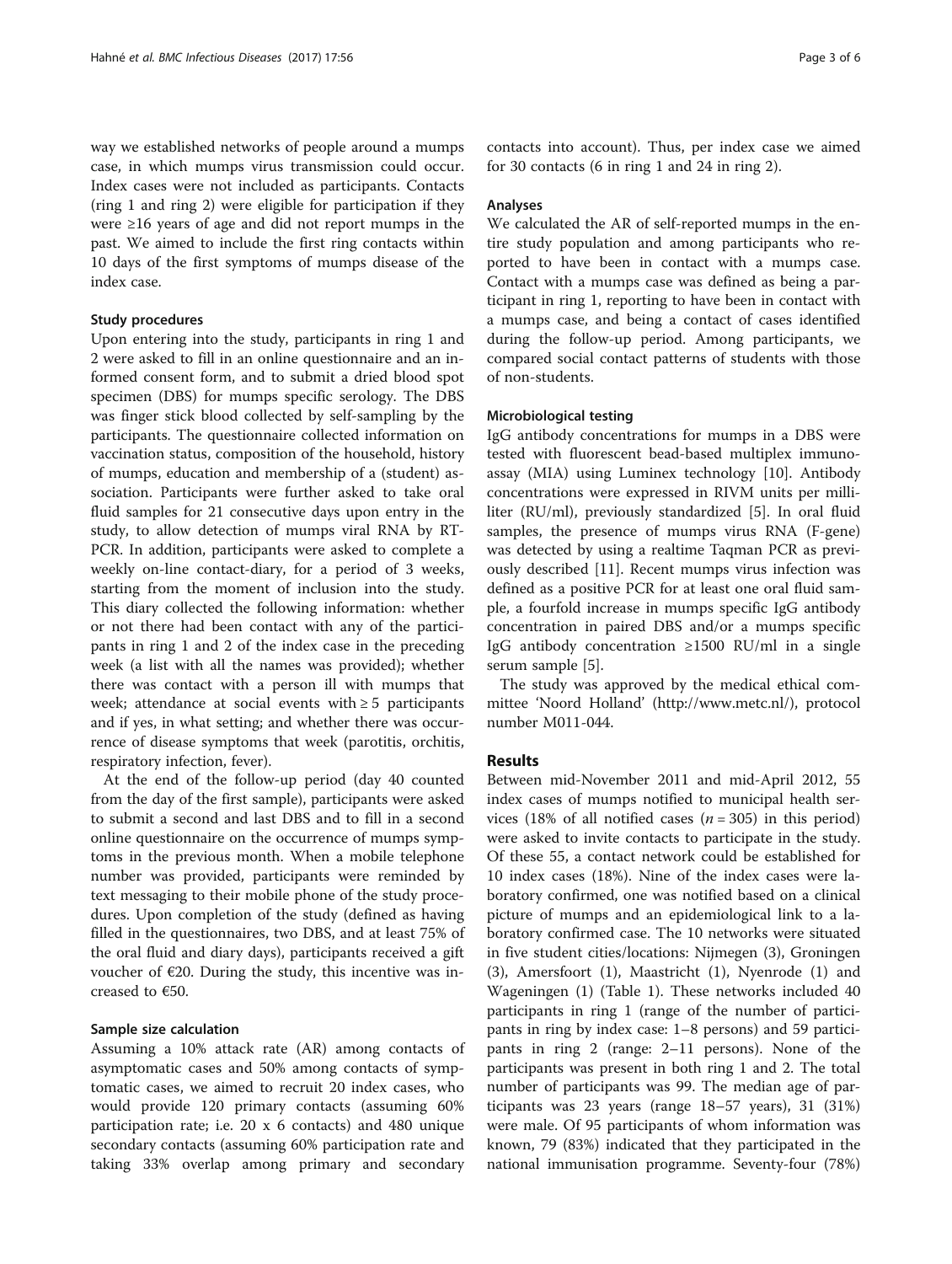<span id="page-3-0"></span>Table 1 Timing of study procedures by network

| Location of<br>network     | Date of onset<br>(DOO) index | Median (range)<br>number of days<br>between DOO index<br>and start sampling<br>among contacts in<br>ring 1 <sup>b</sup> | Median (range)<br>number of days<br>between DOO index<br>and start sampling<br>among contacts in<br>ring 2 |
|----------------------------|------------------------------|-------------------------------------------------------------------------------------------------------------------------|------------------------------------------------------------------------------------------------------------|
| 1. Nijmegen                | 21-11-2011                   | $30(24-42)$                                                                                                             | $45(43-50)$                                                                                                |
| 2. Groningen               | $1 - 1 - 2012$               | 19 (17-29)                                                                                                              | 30 (19-33)                                                                                                 |
| 3. Groningen               | 19-1-2012                    | $26(21-30)$                                                                                                             | $32(23-41)$                                                                                                |
| 4. Nijmegen                | 21-1-2012                    | $23(23-25)$                                                                                                             | $31(23 - 56)$                                                                                              |
| 5. Groningen               | 13-3-2012                    | 20 (14-24)                                                                                                              | $30(22 - 60)$                                                                                              |
| 6. Amersfoort              | 29-2-2012                    | 28 (28-54)                                                                                                              | 34 (30-37)                                                                                                 |
| 7. Maastricht <sup>a</sup> | 30-3-2012/<br>20-3-2012      | 57 (57-57)                                                                                                              | 69 (69-72)                                                                                                 |
| 8. Nyenrode                | 25-3-2012                    | 38 (38-38)                                                                                                              | 36 (27-40)                                                                                                 |
| 9. Wageningen              | 29-3-2012                    | $27(27-27)$                                                                                                             | 36 (33-52)                                                                                                 |
| 10. Nijmegen               | 27-3-2012                    | $31(24-37)$                                                                                                             | 48 (35-48)                                                                                                 |

<sup>a</sup>There were two index cases in this cluster, the first date of onset is used to compute the median days between DOO index and the start of sampling **b**Median of these medians is 28 days

were in higher education (full-time), of whom 52 (55% of total) were university students.

## Results at study entry

Of the 99 participants, 78 provided a DBS at the start of their sampling period. Of these 78, four (5%) had an IgG concentration above 1500 RU/ml, indicative of recent mumps virus infection. Of these, three reported to have had mumps in 2012, of which one with a date of onset 2 days prior to the index case and two with a date of onset after the index case (4 and 25 days, respectively). Considering these onset dates, these cases were classified as co-primary ( $n = 2$ ) and secondary ( $n = 1$ ). The remaining individual with serologic evidence of recent infection at study entry reported not to have had symptoms of mumps in the past. One of the 99 participants reported to have had mumps before 2012 (in 1967). He had an IgG concentration below the threshold for recent infection. Of the 21 participants who did not submit a DBS at entry into the study, none reported having had mumps in the past.

## Follow-up

Of the 99 participants, 60 (61%) sent in oral fluid samples for at least 16 days. Of 72 participants who provided at least one oral fluid sample, one (1.4%) was found PCR positive for mumps virus. This participant also reported to have had mumps symptoms in the first week of follow-up. Her DBS at study entry had no serological evidence of recent mumps virus infection. She did not submit a DBS at the end of the study. Among 59 participants who submitted a DBS at the beginning and the end of the follow-up period, none had evidence of seroconversion. In total five cases of mumps virus infection were found (4 based on a high titer in the DBS at entry into the study and one PCR positive case during followup). Of these, one (20%) did not report mumps symptoms (proportion asymptomatic 20% (95% CI 0–71%). Since there was only one asymptomatic infection, we could not reliably study infectiousness of asymptomatic mumps virus infected individuals.

The AR of self-reported mumps among participants was 4% ((4/99) (95% confidence interval (CI) 1.1–10.0%). The AR among participants who reported to be exposed to mumps was 7% ((1/15), 95% CI 0.2–32%).

#### Social contact patterns

Of all 99 participants, 96% (95% CI 93–98%) reported having attended a gathering of five people or more during the past week (average proportion over 3 weeks); 35% (95% CI 29–42%) attended at least one party; and 17% (95 CI 13–23%) attended a dancing. The median number of household members (excluding the participant) was 3 (range 0–9), of whom a median 2 (range 0–9) was born after 1980. Compared to non-students, students had larger households and more household members who were born after 1980 ( $p < 0.01$  and <0.01, respectively) (Table 2). Of the 89 participants who filled in at least one of the weekly contact diaries, 15 (17%) reported to have had direct contact with someone with mumps. One of these 15 reported mumps symptoms during the follow-up period.

## **Discussion**

In response to the emergence of mumps in a highly vaccinated adolescent population in the Netherlands, we set out to document key transmission parameters in social networks around mumps cases, using a respondent driven design. The key finding of our study is that the attack rate of symptomatic mumps was 4% among participants. This is higher than the 2% symptomatic mumps AR found in a large serological study, especially when considering the much longer follow-up period of the latter study (average 26 months) [\[5](#page-4-0)]. The AR we found is, however, much lower than the ARs of 13% and 22% found in outbreaks of mumps affecting adolescent

| <b>Table 2</b> Household size and age of participants by student |  |  |  |  |
|------------------------------------------------------------------|--|--|--|--|
| status                                                           |  |  |  |  |

| Household characteristics                                                               | University<br>students<br>$(n=52)$ | Non-students <sup>a</sup> p-value<br>$(n = 18)$ |        |
|-----------------------------------------------------------------------------------------|------------------------------------|-------------------------------------------------|--------|
| Median household size, excluding 4.0 (0.0-9.0) 1.0 (0.0-4.0)<br>participant (range)     |                                    |                                                 | < 0.01 |
| Median number of household<br>members born after 1980,<br>excluding participant (range) |                                    | $3.0(0.0-9.0)$ $0.5(0.0-4.0)$                   | < 0.01 |

<sup>a</sup>Students other than full-time university students (e.g. part-time students or non-university students) are excluded here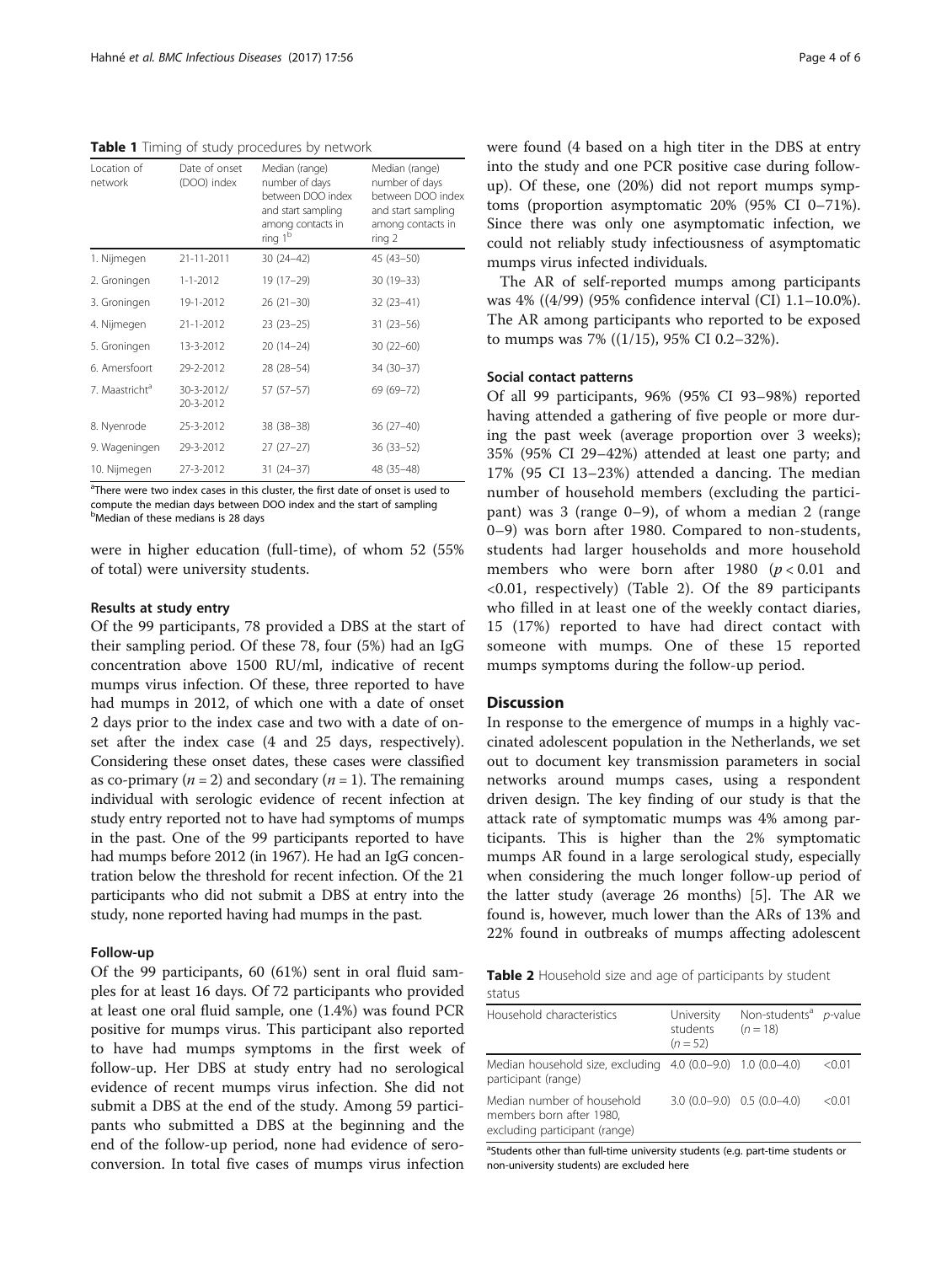<span id="page-4-0"></span>populations with a similar vaccination coverage [\[9](#page-5-0), [12](#page-5-0)]. The median age of participants to our study (23 years) matched the age of cases of mumps during the epidemic, with the majority being 18–25 years [3]. This is therefore not an explanation for the difference in ARs. The key characteristic of the outbreaks with a high AR was that they occurred among attendees of a party [[9, 12\]](#page-5-0). This suggests particular circumstances favouring transmission occurred during these parties that were not present in our networks around a mumps case, even though a relatively large proportion of our participants did attended social gatherings and parties. A study from the US suggested that a high infectious dose is needed to overcome vaccine induced immunity [\[13\]](#page-5-0). This intense exposure was apparently not very frequent among our participants.

Four of our participants (5%) had evidence of recent infection upon study entry, based on high IgG titres in the DBS taken at entry into the study. The main explanation for this relatively high proportion is that sampling in our study started at a median of 28 days after onset of symptoms in the index case (Table [2](#page-3-0)), which is considerably later than the 10 days we aimed for. This delay was caused by difficulties to recruit participants. In future studies, exploring how to include participants faster is recommended but will be challenging using a respondent driven design.

Since we detected only one asymptomatic mumps virus infected individual, we were not able to study the relative infectiousness of this compared to symptomatic cases. This is related to the low number of participants we managed to include. Even despite increasing the incentive, it was difficult to recruit a sufficient number of participants. This may be related to the quite demanding nature of study procedures, including self-sampling of DBS, oral fluid and filling out questionnaires. However, to detect and assess infectiousness of asymptomatic mumps virus infections, the intense microbiological sampling as conducted in our study is a prerequisite.

We observed that students among our participants had more intense social behaviour than non-students in our study. Their households consisted more often of young people (born after 1980). Both factors are consistent with the observation that the mumps outbreak in 2009–2012 mostly affected students [3, 5].

## Conclusions

Our prospective cohort study design with extensive laboratory testing of participants allowed for inference of the proportion of asymptomatic mumps infections. The AR in our cohort was somewhat higher than the AR found in another prospective follow-up study, but lower than in party related outbreaks in the Netherlands. Because we only detected one asymptomatic mumps virus infection, we could not study the relative infectiousness

of asymptomatic mumps. Household characteristics of students differed from non-students. This may partly explain recent mumps epidemiology in the Netherlands. Recent surveillance data suggest that since 2012 circulation of mumps among students has declined, most likely since levels of immunity in this population have increased as a result of the outbreak [3, [14](#page-5-0)]. It is likely that once a sufficient number of susceptible new students has accrued, mumps will re-emerge. Since serological correlates for protection for mumps are uncertain, seroepidemiological studies are of limited use to assess this risk [5, [15](#page-5-0)]. Mathematical models may be able to project when this re-emergence is likely to occur [\[16\]](#page-5-0). This is important so that control measures and outbreak studies can be prepared.

#### Abbreviations

AR: attack rate; DBS: dried blood spot specimens; IgG: Immunoglobulin G; MMR: measles, mumps, rubella vaccine; PCR: polymerase chain reaction

#### Acknowledgements

The authors wish to thank participants for their contribution to this study.

#### Funding

This study was funded by the Netherlands Organisation for Health Research and Development (ZonMW) (award number 125050004).

#### Availability of data and materials

The datasets analysed in the current study are available from the corresponding author on reasonable request.

#### Authors' contributions

SH and JW conceived and designed the study. MvdS and HdM contributed to the design of ths study. SH wrote the first draft of the manuscript. TS performed the data analyses and helped draft the manuscript. JK and RvB performed the laboratory analyses. All authors read and approved the final manuscript.

#### Competing interests

The authors declare that they have no competing interests.

#### Consent for publication

Not applicable.

#### Ethics approval and consent to participate

The study was approved by the medical ethical committee 'Noord Holland' ([http://www.metc.nl/\)](http://www.metc.nl/), protocol number M011-044. All participants agreed to take part, indicated by signing an informed consent form.

## Received: 27 July 2016 Accepted: 16 December 2016 Published online: 10 January 2017

### References

- 1. Hviid A, Rubin S, Muhlemann K. Mumps. Lancet. 2008;371:932–44.
- 2. Fanoy EB, Wolters BA, Topsakal V, van Binnendijk RS, van der Borden J, Hahné SJ. Three cases of hearing loss related to mumps during a nationwide outbreak in the Netherlands, 2009–2013. Pediatr Infect Dis J. 2014;33:889–90.
- 3. Sane J, Gouma S, Koopmans M, de Melker H, Swaan C, van Binnendijk R, et al. Epidemic of mumps among vaccinated persons, The Netherlands, 2009–2012. Emerg Infect Dis. 2014;20:643–8.
- 4. Hahné S, Whelan J, van Binnendijk R, Swaan C, Fanoy E, Boot H, et al. Mumps vaccine effectiveness against orchitis. Emerg Infect Dis. 2012;18:191–3.
- 5. Gouma S, Schurink-Van't Klooster TM, de Melker HE, Kerkhof J, Smits GP, Hahné SJ et al. Mumps serum antibody levels before and after an outbreak